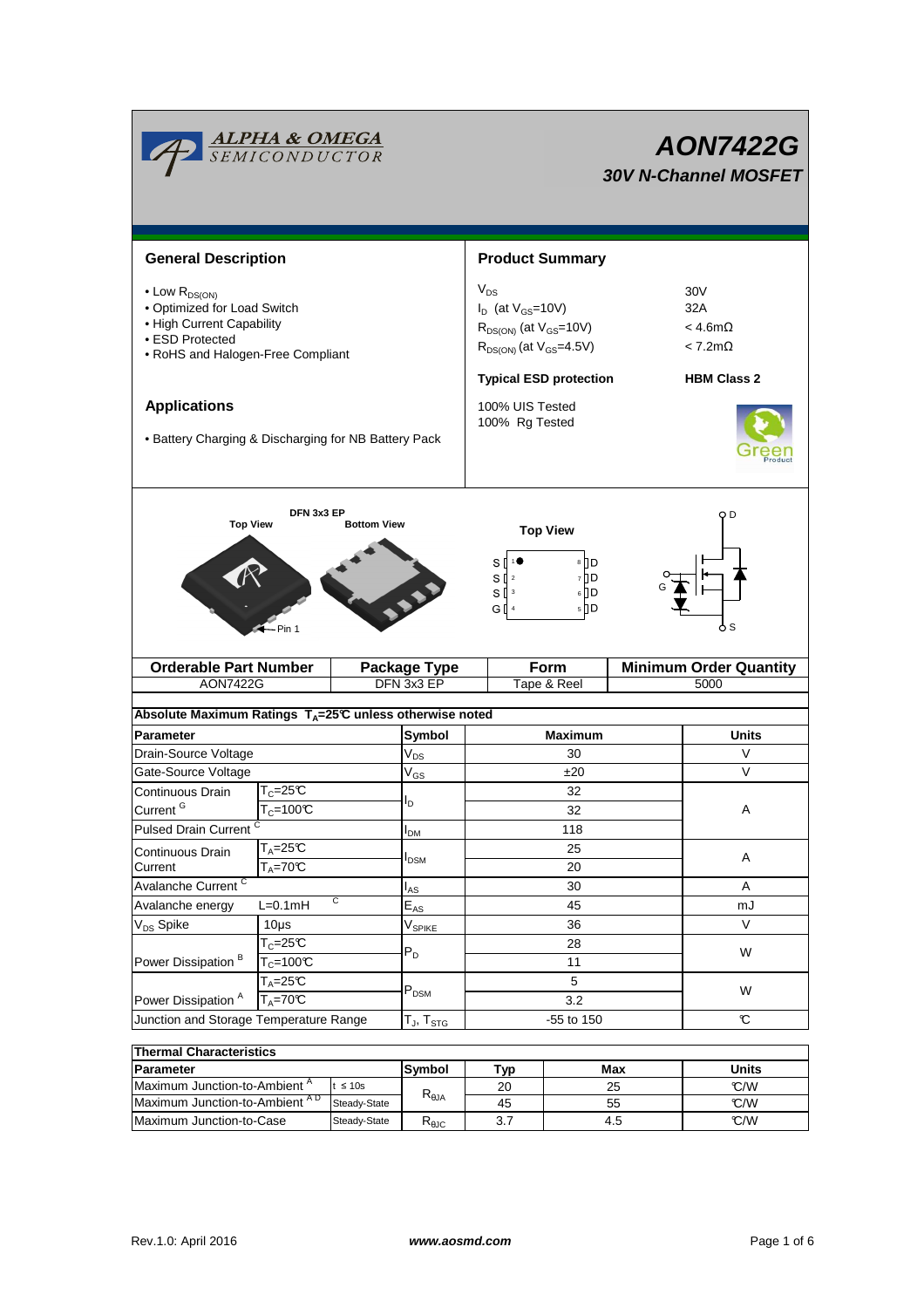

#### **Electrical Characteristics (TJ=25°C unless otherwise noted)**

| Symbol                     | <b>Parameter</b>                      | <b>Conditions</b>                                                                                              |                    |     | <b>Typ</b>     | <b>Max</b> | <b>Units</b> |  |  |  |
|----------------------------|---------------------------------------|----------------------------------------------------------------------------------------------------------------|--------------------|-----|----------------|------------|--------------|--|--|--|
| <b>STATIC PARAMETERS</b>   |                                       |                                                                                                                |                    |     |                |            |              |  |  |  |
| <b>BV</b> <sub>DSS</sub>   | Drain-Source Breakdown Voltage        | $I_D = 250 \mu A$ , $V_{GS} = 0V$                                                                              |                    | 33  |                |            | V            |  |  |  |
| $I_{DSS}$                  | Zero Gate Voltage Drain Current       | $V_{DS} = 30V$ , $V_{GS} = 0V$                                                                                 |                    |     |                | 1          |              |  |  |  |
|                            |                                       | $T_{J} = 55^{\circ}C$                                                                                          |                    |     |                | 5          | μA           |  |  |  |
| $I_{GSS}$                  | Gate-Body leakage current             | $V_{DS} = 0V$ , $V_{GS} = \pm 20V$                                                                             |                    |     |                | ±10        | μA           |  |  |  |
| $V_{GS(th)}$               | Gate Threshold Voltage                | $V_{DS} = V_{GS} I_D = 250 \mu A$                                                                              |                    | 1.3 | 1.85           | 2.4        | V            |  |  |  |
|                            |                                       | $V_{gs}$ =10V, $I_{p}$ =20A                                                                                    |                    |     | 3.8            | 4.6        | $m\Omega$    |  |  |  |
| $R_{DS(ON)}$               | Static Drain-Source On-Resistance     |                                                                                                                | $T_{\rm J}$ =125°C |     | 5.6            | 6.8        |              |  |  |  |
|                            |                                       | $V_{GS} = 4.5V, I_D = 20A$                                                                                     |                    |     | 5.2            | 7.2        | $m\Omega$    |  |  |  |
| $g_{FS}$                   | <b>Forward Transconductance</b>       | $V_{DS}$ =5V, $I_D$ =20A                                                                                       |                    | 100 |                | S          |              |  |  |  |
| $\rm V_{SD}$               | Diode Forward Voltage                 | $IS=1A, VGS=0V$                                                                                                |                    | 0.7 | 1              | V          |              |  |  |  |
| $I_{\rm S}$                | Maximum Body-Diode Continuous Current |                                                                                                                |                    | 30  | A              |            |              |  |  |  |
|                            | <b>DYNAMIC PARAMETERS</b>             |                                                                                                                |                    |     |                |            |              |  |  |  |
| $C_{\text{iss}}$           | Input Capacitance                     |                                                                                                                |                    |     | 2300           |            | pF           |  |  |  |
| $C_{\rm oss}$              | <b>Output Capacitance</b>             | $V_{GS}$ =0V, $V_{DS}$ =15V, f=1MHz                                                                            |                    |     | 240            |            | рF           |  |  |  |
| $\mathbf{C}_{\text{rss}}$  | Reverse Transfer Capacitance          |                                                                                                                |                    | 210 |                | рF         |              |  |  |  |
| R <sub>g</sub>             | Gate resistance                       | $f = 1$ MHz                                                                                                    |                    | 1.2 | 2.5            | 4          | Ω            |  |  |  |
|                            | <b>SWITCHING PARAMETERS</b>           |                                                                                                                |                    |     |                |            |              |  |  |  |
| $Q_q(10V)$                 | <b>Total Gate Charge</b>              | $V_{GS}$ =10V, $V_{DS}$ =15V, $I_{D}$ =20A                                                                     |                    |     | 38             | 60         | nC           |  |  |  |
| $Q_g(4.5V)$                | <b>Total Gate Charge</b>              |                                                                                                                |                    |     | 20             | 30         | nC           |  |  |  |
| $Q_{gs}$                   | Gate Source Charge                    |                                                                                                                |                    |     | 6              |            | nC           |  |  |  |
| $\mathsf{Q}_{\mathsf{gd}}$ | Gate Drain Charge                     |                                                                                                                |                    |     | 12             |            | nC           |  |  |  |
| $t_{D(on)}$                | Turn-On DelayTime                     |                                                                                                                |                    |     | $\overline{7}$ |            | ns           |  |  |  |
| $t_r$                      | Turn-On Rise Time                     | $V_{\text{GS}} = 10V$ , $V_{\text{DS}} = 15V$ , R <sub>1</sub> = 0.75 $\Omega$ ,<br>$R_{\text{GEN}} = 3\Omega$ |                    |     | 9              |            | ns           |  |  |  |
| $t_{D(off)}$               | Turn-Off DelayTime                    |                                                                                                                |                    |     | 40             |            | ns           |  |  |  |
| $\mathbf{t}_\text{f}$      | <b>Turn-Off Fall Time</b>             |                                                                                                                |                    | 11  |                | ns         |              |  |  |  |
| $\mathfrak{t}_{\text{rr}}$ | Body Diode Reverse Recovery Time      | $I_F = 20A$ , di/dt=500A/us                                                                                    |                    |     | 11             |            | ns           |  |  |  |
| $Q_{rr}$                   | Body Diode Reverse Recovery Charge    | $I_F = 20A$ , di/dt=500A/us                                                                                    |                    |     | 15             |            | nC           |  |  |  |

A. The value of R<sub>θJA</sub> is measured with the device mounted on 1in<sup>2</sup> FR-4 board with 2oz. Copper, in a still air environment with T<sub>A</sub> =25°C. The Power dissipation P<sub>DSM</sub> is based on R <sub>0JA</sub> t≤ 10s and the maximum allowed junction temperature of 150°C. The value in any given application depends on

the user's specific board design.<br>B. The power dissipation P<sub>D</sub> is based on T<sub>JMAX)</sub>=150° C, using junction-to-case thermal resistance, and is more useful in setting the upper<br>dissipation limit for cases where additional h

D. The  $R_{\theta J\text{A}}$  is the sum of the thermal impedance from junction to case  $R_{\theta J\text{C}}$  and case to ambient.

E. The static characteristics in Figures 1 to 6 are obtained using <300us pulses, duty cycle 0.5% max.

F. These curves are based on the junction-to-case thermal impedance which is measured with the device mounted to a large heatsink, assuming a maximum junction temperature of  $T_{J(MAX)}$ =150°C. The SOA curve provides a single pulse rating.

G. The maximum current rating is package limited.

H. These tests are performed with the device mounted on 1 in<sup>2</sup> FR-4 board with 2oz. Copper, in a still air environment with T<sub>A</sub>=25°C.

APPLICATIONS OR USE AS CRITICAL COMPONENTS IN LIFE SUPPORT DEVICES OR SYSTEMS ARE NOT AUTHORIZED. AOS DOES NOT ASSUME ANY LIABILITY ARISING OUT OF SUCH APPLICATIONS OR USES OF ITS PRODUCTS. AOS RESERVES THE RIGHT TO IMPROVE PRODUCT DESIGN,FUNCTIONS AND RELIABILITY WITHOUT NOTICE.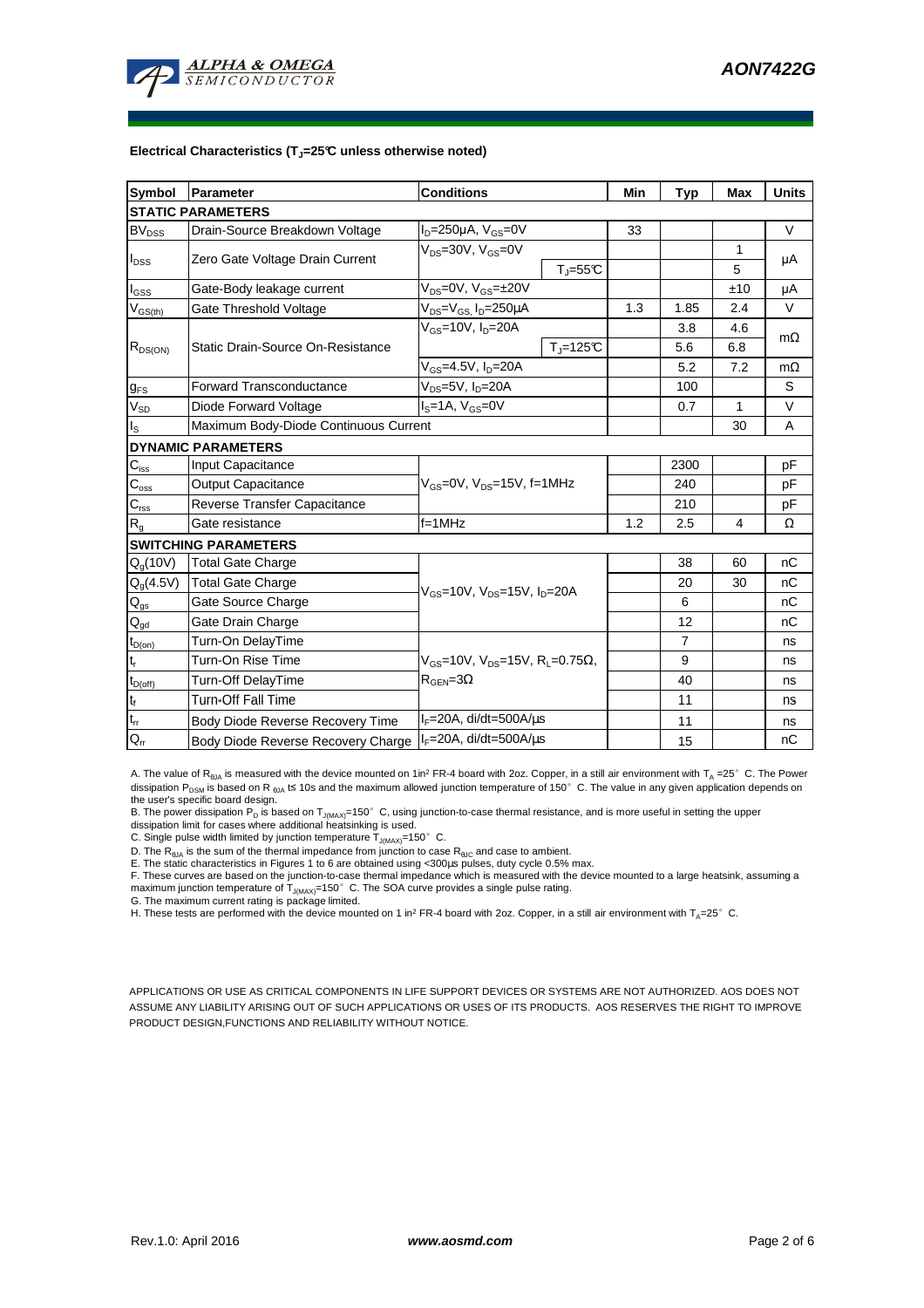

## **TYPICAL ELECTRICAL AND THERMAL CHARACTERISTICS**

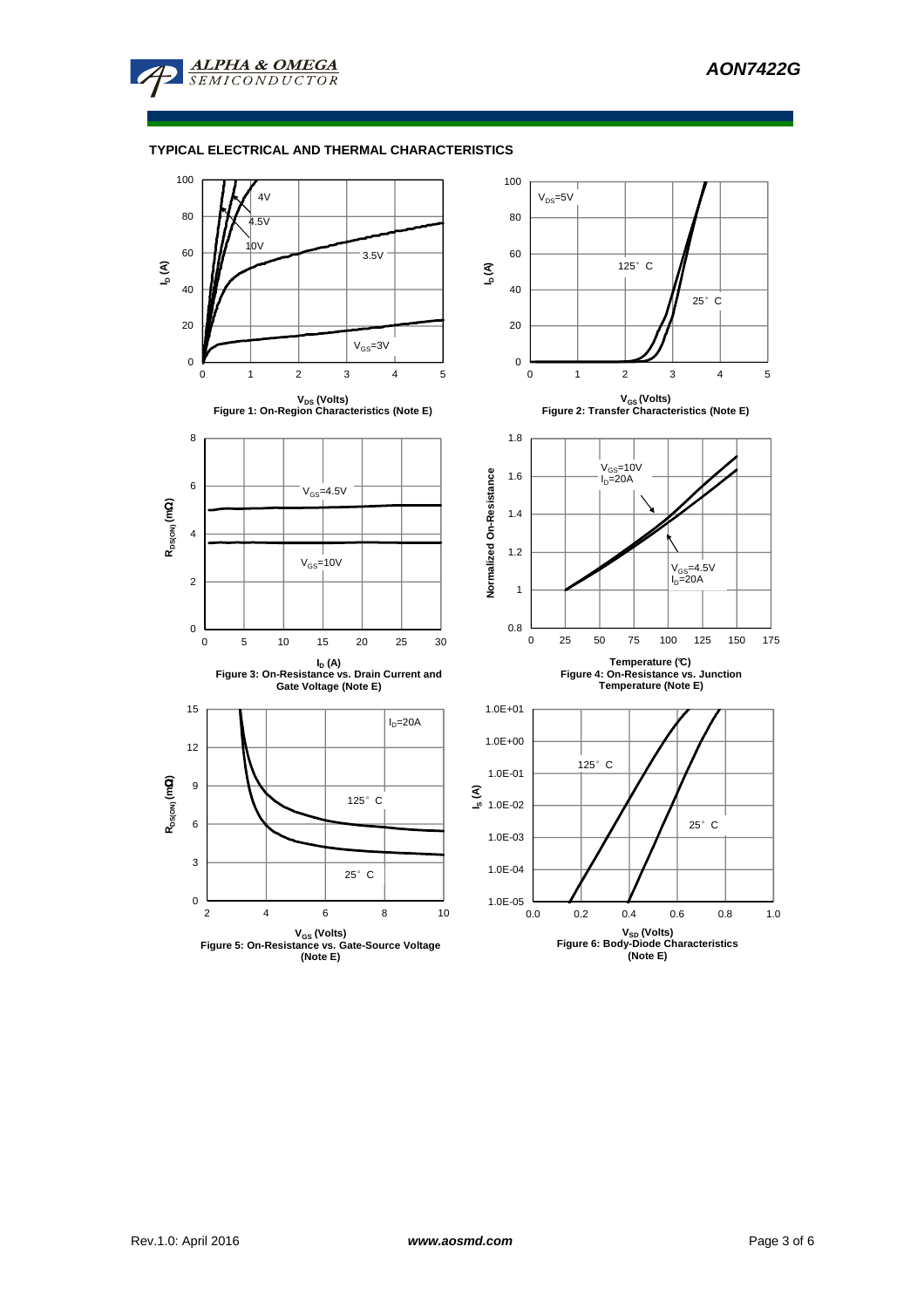

#### **TYPICAL ELECTRICAL AND THERMAL CHARACTERISTICS**

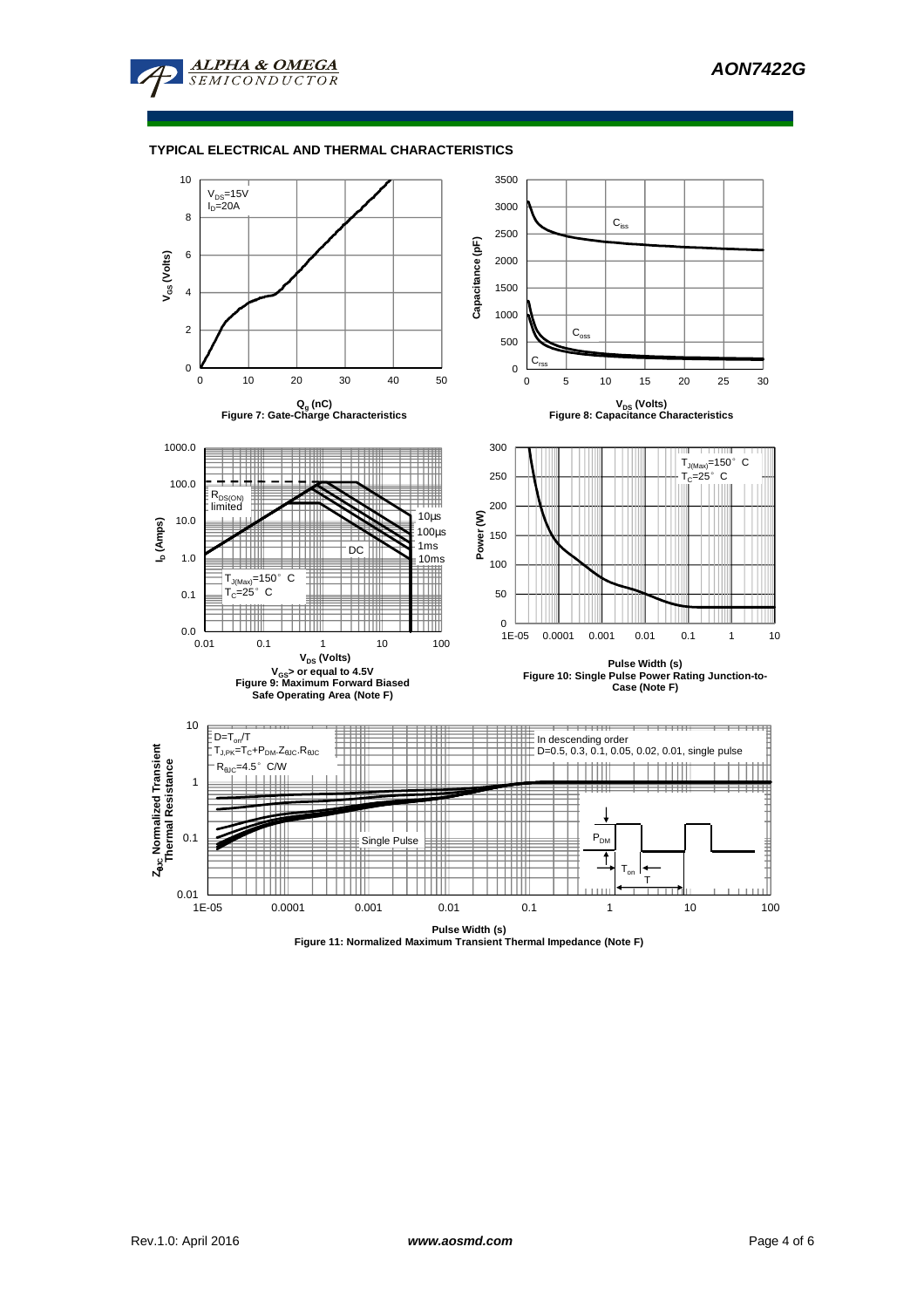

### **TYPICAL ELECTRICAL AND THERMAL CHARACTERISTICS**



**Pulse Width (s) Figure 14: Single Pulse Power Rating Junction-to-Ambient (Note H)**